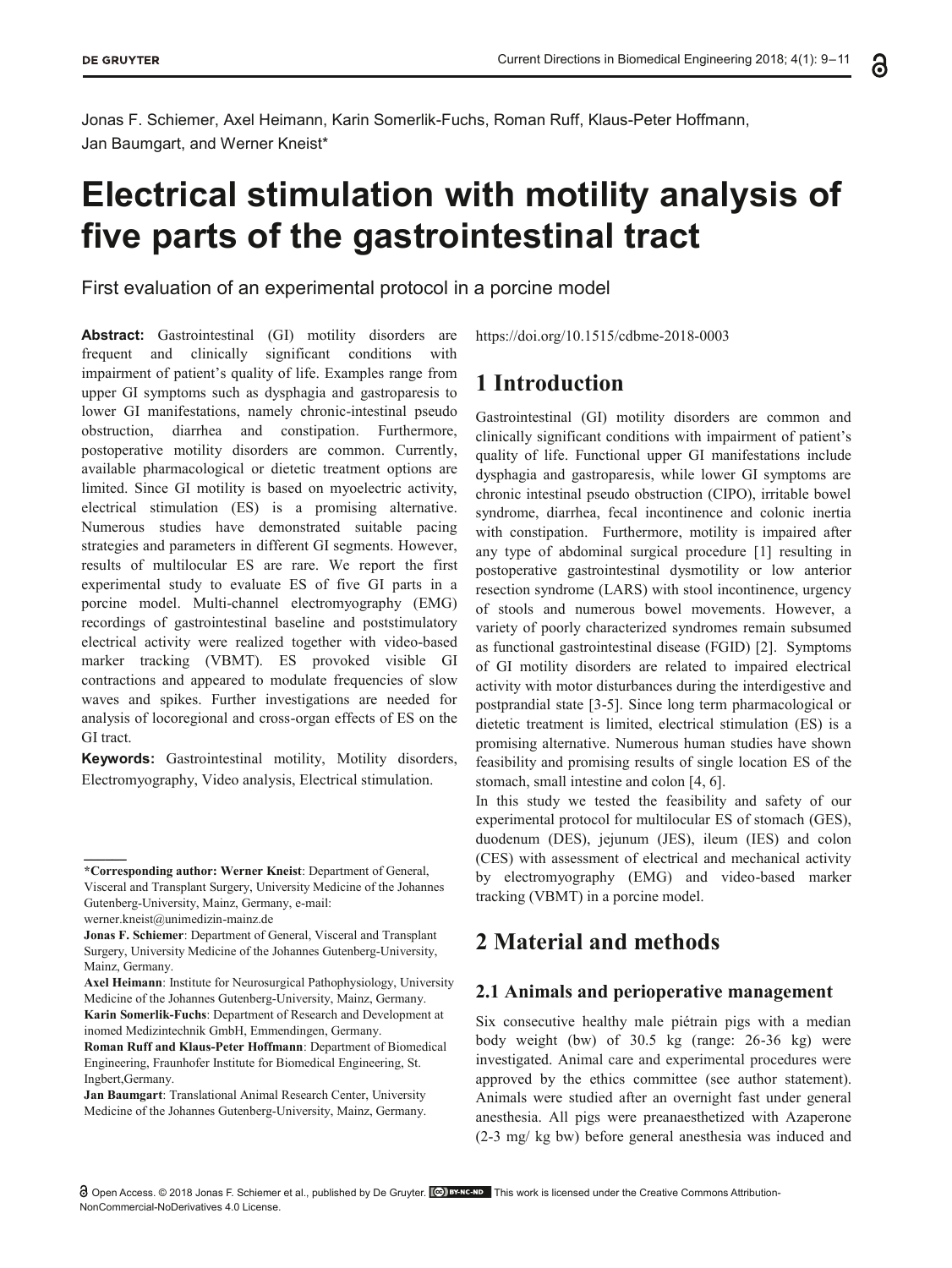maintained with Thiopental Sodium (8-10 mg/ kg bw/ hour) and Piritramid (0.3-0.4 mg/ kg bw/ hour) adapted to heart rate and blood pressure. After intubation, ventilation was performed. Respiratory homeostasis, arterial blood pressure, electrocardiogram and body core and extraluminal gut surface temperature were monitored continuously. For minimization of cooling a thermal mattress and infrared lamp were used. Fluid loss was balanced by intravenous administration of Ringer's solution. Eventually, the animals were sacrificed with i.v. injection of 20 ml KCl 7,45 %.

#### **2.3 Surgical procedure**

After midline laparotomy a suprapubic catheter was inserted through the apex of the urinary bladder. Subsequently, stomach, duodenum, jejunum, ileum and colon were successively exposed under preservation of innervation and blood supply. Serosa was kept moist. Eleven bipolar hookedwire electrodes and twenty-two monopolar hook needle pair electrodes were subserosally applied. Electrical stimulation was applied through seven additional monopolar hook needle pair electrodes. Two neutral electrodes were placed in the abdominal wall (inomed Medizintechnik GmbH, Emmendingen, Germany). Optical markers were attached on the visible gastrointestinal serosal surfaces and recorded on video with high resolution for VBMT (**Figure 1**).



**Figure 1:** Pairs of hook needle and hooked-wire electrodes with optical markers on the serosal surface of the stomach.

#### **2.4 Intestinal EMG signals and direct gastrointestinal electric stimulation**

Multi-channel recordings of EMG signals and electrical stimulations were conducted with a computer and monitoring support system (inomed Xpress, inomed Medizintechnik GmbH, Emmendingen, Germany). All electrodes were evaluated by impedance measurements. Three minutes baseline multi-channel EMG was performed for all registered gastrointestinal spots before sequential GES, DES, JES, IES and CES. Electrical stimulation included four technical specifications and was sequentially applied. Every electrical

stimulation setup was conducted twice according to the study protocol. After electrical stimulation three minutes EMG of all registered spots was completed (**Table 1**).

| <b>Table 1:</b> Technical parameters of electrical stimulation |  |
|----------------------------------------------------------------|--|
|----------------------------------------------------------------|--|

| N              |              | F    | PW        | D-ES | D-EMG   |
|----------------|--------------|------|-----------|------|---------|
|                | $\lceil$ mA] | [Hz] | $[\mu s]$ | ls   | [min]   |
|                | 25           | 30   | 500       | 30   | $3 + 3$ |
| $\overline{2}$ | 25           | 130  | 500       | 30   | $3 + 3$ |
| 3              | 25           | 30   | 1000      | 30   | $3 + 3$ |
| 4              | 25           | 130  | 1000      | 30   | $3 + 3$ |

Abbreviations: N= Stimulation parameter number, I= Amperage, F= Frequency, PW= Pulse width, D-ES= Duration of ES, D-EMG= Duration of pre- and poststimulatory EMG recordings.

### **3 Results**

There were no anesthesia-associated complications in all six pigs. Gastrointestinal filling status was appropriate after overnight fast. After laparotomy, hook needle and hookedwire electrodes were safely placed without perforation, leakage or major bleeding. Impedance measurements were in adequate range under 10 k $\Omega$ , indicating accurate positioning in the smooth muscle layer. Simultaneous multilocular multichannel recordings of gastrointestinal baseline electrical activity were realized in all six cases in the stomach, duodenum, jejunum, ileum and colon. Recordings from subserosally implanted hook needle and hooked-wire electrodes showed rhythmic slow waves with fairly constant wave forms. More rapid frequencies were detectable as spike bursts (**Figure 2**).



**Figure 2:** Electromyography analysis of the GI tract reveals rhythmic slow waves (upper image) and 30 Hz high-pass filtered spikes (lower image).

Electrical stimulation provoked visible contractions. After electrical stimulation the slow waves and spikes were still recordable and appeared to be frequency modulated. Simultaneous video recording and consecutive marker-based